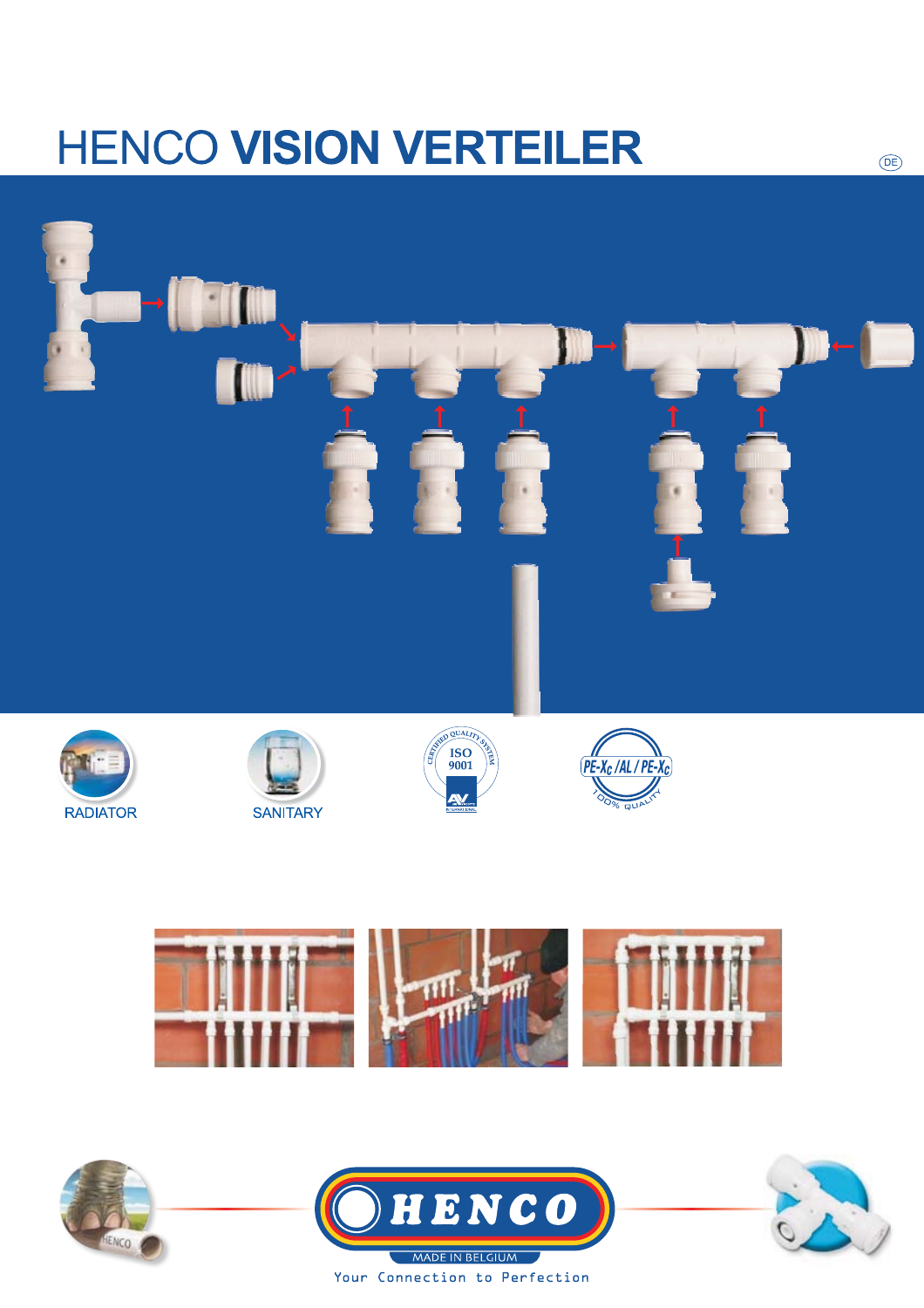### **HENCO VISION VERTEILER ... für Installateure mit Weitblick**

- Modulares System  $\Leftrightarrow$
- Sowohl für Sanitär- als auch Heizungsanlagen geeignet  $\Leftrightarrow$
- Garantierte Spitzenqualität und bequeme Installation  $\triangle$

#### PVDF - ein hochwertiger Kunststoff mit einer einzigartigen Vielfalt an günstigen Eigenschaften

Ebenso wie die Henco Vision Steck- und Pressfittings werden auch die Henco Vision Heizkreisverteiler mit größter Präzision und aus den allerbesten Materialien gefertigt. Die Verteiler werden vollständig aus PVDF, einem hochwertigen Kunststoff mit einer einzigartigen Vielfalt an günstigen Eigenschaften, gefertigt:

- Äußerst druck- und temperaturbeständig  $\Leftrightarrow$
- Hervorragende mechanische Festigkeit  $\leftarrow$
- Enorme Flexibilität: ermöglicht Biegung bis zu 10°  $\Leftrightarrow$
- 100% trinkwasser- und lebensmittelgeeignet  $\Leftrightarrow$

#### **Montage**

Zum Anschluss der Zuleitung und Heizkreise bedarf es nur 3 Schritte.

- **ABLÄNGEN** - Längen Sie das Rohr im rechten Winkel (90°) ab. 1.
- **KALIBRIEREN** - Verwenden Sie Henco Kalispeed für das Zentrieren des Rohres und Abfasen der Rohrinnen- $2.$ und -außenwand.
- HINEINSTECKEN Entfernen Sie die schwarze Schutzkappe. Schieben Sie das kalibrierte Rohr immer bis zum  $3.$ Anschlag in den Fitting, so dass das Rohr die Sichtfenstern komplett färbt.



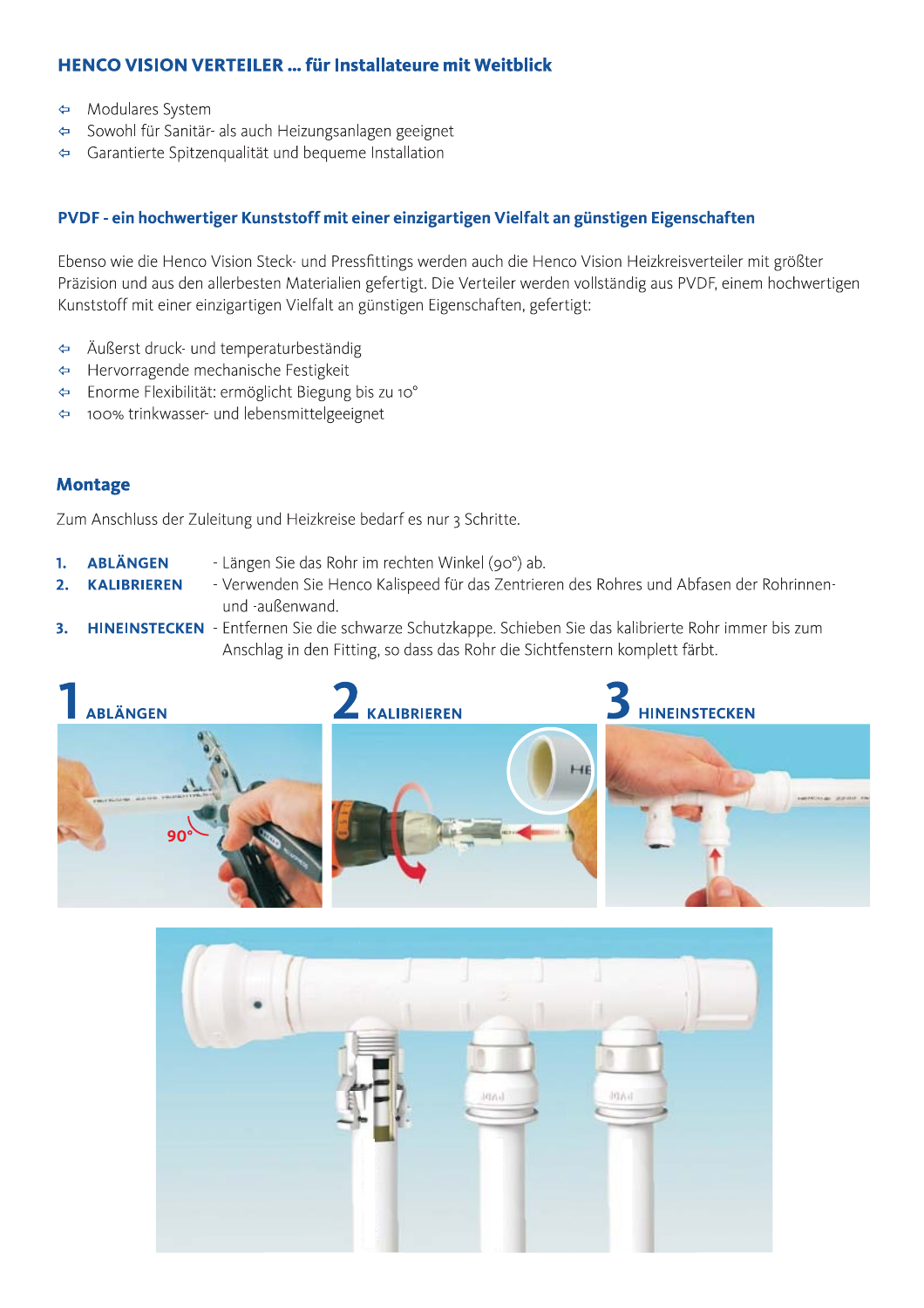#### Völlig modular: alles ist möglich

Mit Henco Vision haben Sie unendliche viele Möglichkeiten. Verteiler können kombiniert werden mit Verlängerungen mit z oder 3 Anschlüssen. Die Verteiler können entweder mit Blindkappen oder gerade Adapter verlängert werden. Die Verlängerungen mit Eurokonus-Anschlüssen sind in denDimensionen 16 und 20 vorgesehen.

Wichtig! Die Gewinde der Ausgänge und der Verteiler sind aus speziellem Material. Es ist daher nicht erlaubt, Metallgewinde in die Fittings oder die Enden der Verteiler zu drehen.









Erweiterung oder Basiskörper für Verteiler, 2 EK-Anschlüssen

Erweiterung oder Basiskörper für Verteiler, 3  $FK\text{-}Anchliiscon$ 

Gerades IG Doppelfitting mit dem Verteiler verschrauhen

Gerades IG Doppelfitting mit Rohr zum anderer Heizkreisverteiler

Es ist ebenfalls möglich, einen Heizkreisverteiler mit einem anderen Verteiler in einem anderen Raum zu verbinden. Zu diesem Zweck braucht man lediglich die Endkappe des Heizkreisverteilers zu entfernen und diese dann durch ein gerades IG Doppelfitting zu ersetzen. Man kann jedoch auch von Anfang an für einen Heizkreisverteiler mit vormontiertem Adapter optieren.







Endkanne vom Heizkreisverteiler schrauben.

Gerades IG Donnelfitting mit dem Verteiler verschrauben

Gerades IG Doppelfitting mit Rohr zum anderen Heizkreisverteilei

Darüber hinaus umfasst das System auch 90° Krümmer und T, die sich kinderleicht in die Zuleitung einführen lassen und nach der Einführung noch in alle Richtungen wendbar bleiben.





Winkel on<sup>o</sup> für Verteiler





Huge space savings when using the 90° supply  $olhou$ 

Falls ein bestimmter Heizkreis des Verteilers nicht sofort gebraucht wird, kann man diesen mittels eines Stopfens und Clips verschließen. Zu diesem Zweck drückt man den Stopfen einfach in den Anschluss und sichert ihn dort, indem man den Clip in die Einkerbung des Stopfens schiebt. Fertig! Zur späteren Inbetriebnahme des Heizkreises braucht man lediglich den Clip wieder aus dem Stopfen zu entfernen und den Stopfen anschließend herauszuziehen. Danach kann man das kalibrierte Rohr in den Anschluss einführen und den neuen Heizkreis in Betrieb nehmen. Stopfen und Clip sind beide wieder verwertbar.







Stopfen und Clip

Den Stonfen in den Anschluss drücken.

Den Clip in die Rille schieben und festdrücken. Zwecks Inbetriebnahme: Clip mittels Spitzzange

Selbstverständlich sind Stopfen und Clip auch mit Bezug auf das gesamte Steckfittingsortiment verwendbar. Zum Beispiel: Eine mit Steckfitting und Stopfen ausgerüstete Reserveleitung. Alles ist möglich. Soll die Reserveleitung in Betrieb genommen werden, entfernt man einfach den Stopfen und Clip und steckt das Rohr ins Fitting.







Rohr mit Steckfitting und Endstopfen.

Clip mittels Spitzzange herausziehen.

Stopfen entfernen

Das kalibrierte Rohr ins Fitting stecken.